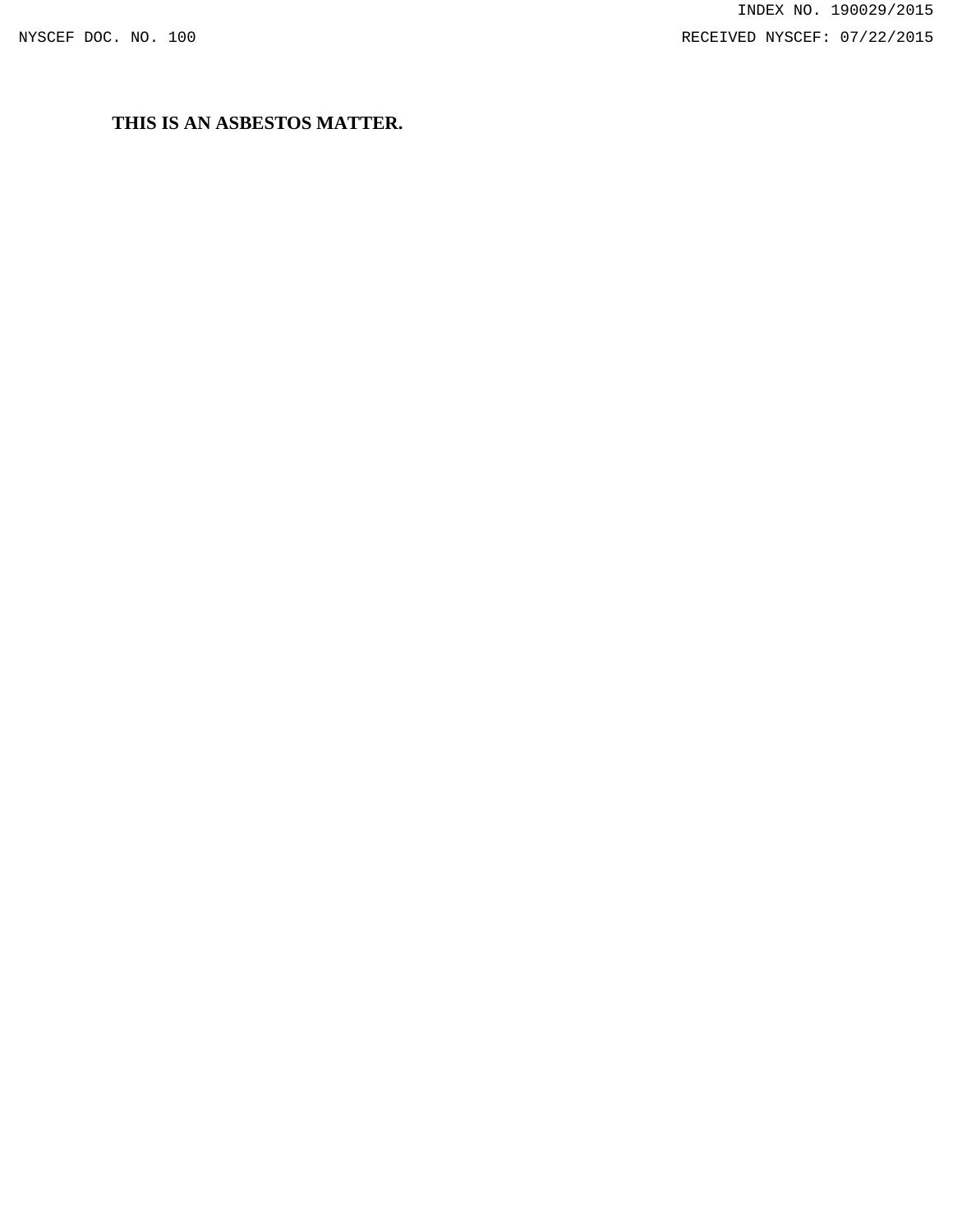# **SUPREME COURT OF THE STATE OF NEW YORK COUNTY OF NEW YORK**

ANNE M. SOUTH, individually and as executor of the Estate of Mason T. South.

Plaintiffs,

vs.

CHEVRON CORPORATION, individually and as successor by merger to TEXACO, INC.; JOHN CRANE INC.

Defendants.

**INDEX NO.: 190029/2015**

**DATE FILED:**

**IN RE: ASBESTOS LITIGATION**

#### **[ PLAINTIFF'S FIRST VERIFIED AMENDED COMPLAINT**

NOW COME Plaintiff, Executor of the Estate of Mason T. South, by and through counsel undersigned, and declaring against the above-named Defendants, states as follows:

1. Plaintiff Executor resides at 93 Southwind Dr., Matthews, Virginia 23109. Plaintiff's decedent's date of birth was October 15, 1928.

2. Plaintiff's Decedent, Mason T. South, passed away on April 12, 2015.

3. During the years 1945 through 1982, Plaintiff's Decedent Mason T. South served aboard various merchant marine vessels, including United States Navy vessels, some which sailed in and out of ports in the State of New York, including those in New York City.

4. Plaintiffs bring this action against two groups of Defendants: (a) Chevron Corporation, individually and as successor in interest to Texcao, Inc., whom Plaintiff's Decedent sailed for as a merchant mariner assigned to the deck department as specified in his Vessel Service History which is attached to this Complaint (Exhibit A) and incorporated herein as if fully set forth herein, and (b) Manufacturer Defendant John Crane, Inc. who manufactured, produced, sold, supplied, merchandised and/or distributed asbestos-containing products in the stream of commerce to which Plaintiff's Decedent was exposed during his employment as a mariner aboard the abovereferenced vessels and naval vessels, and due to which Plaintiff's Decedent suffered severe injuries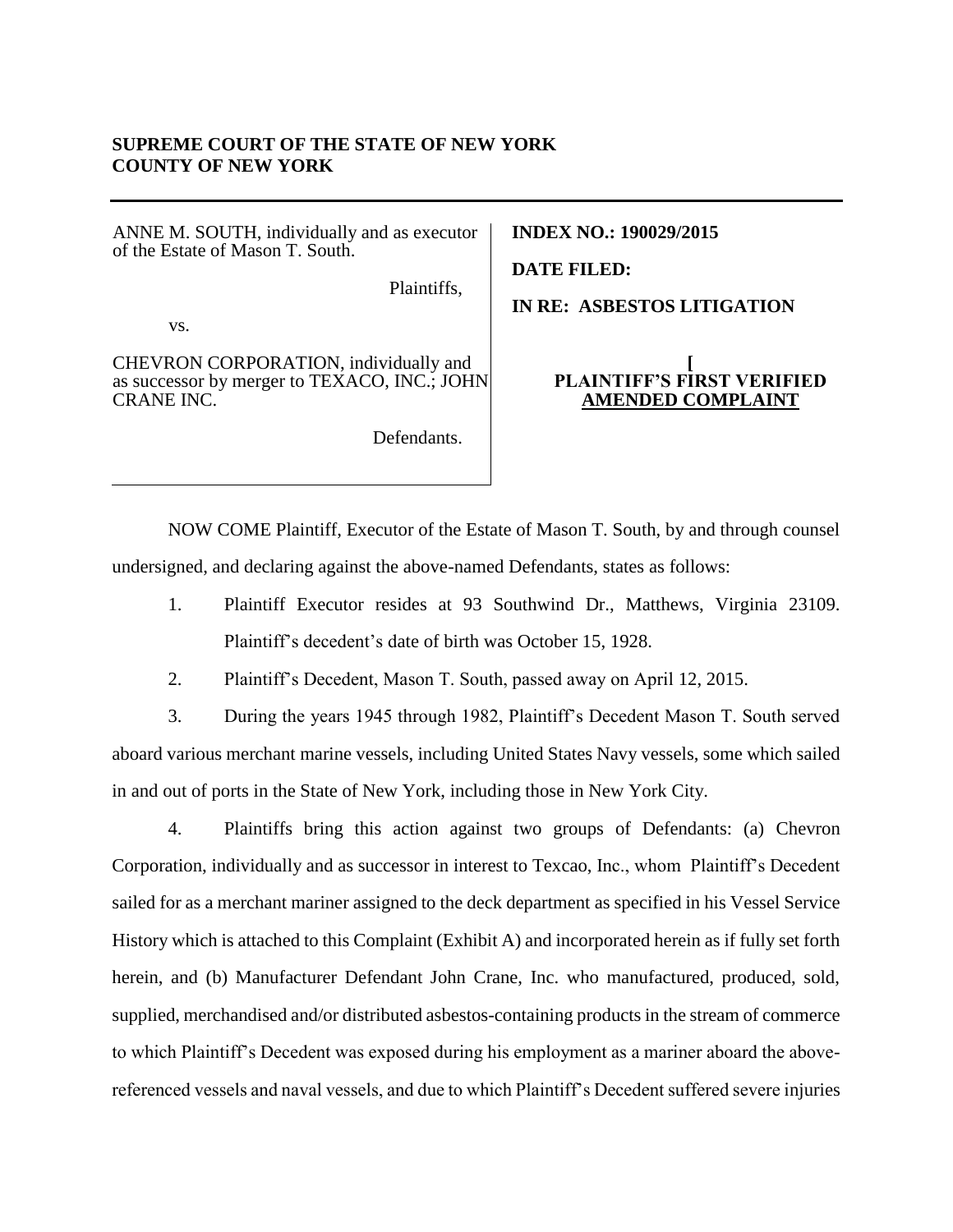and losses.

#### **Subject Matter Jurisdiction and Governing Law**

5. This Court possesses concurrent original jurisdiction over the subject matter of this Complaint based upon Article III, Section 2 of the Constitution of the United States, as this case arises under an Act of Congress properly termed the Jones Act, 46 USC § 30104, *et seq.,* as well as actions for unseaworthiness and product liability under the General Admiralty and Maritime Law wherein Plaintiff's' decedent, at all times relevant, was a merchant mariner who served his employers aboard ships owned and/or operated by the said Shipowner Defendant, which vessels utilized and carried asbestos and asbestos-containing products and other hazardous products to which Plaintiff's decedent was exposed to the detriment of his health. Further, this Court possesses jurisdiction of this cause by virtue of 28, USC § 1332, whereby the parties reside in different states, Defendants being corporations incorporated under a state business in a state or sovereignty other than the state where Plaintiff resides; but in the event of individual variance there from, then Plaintiff hereby invokes Rule 9 (h) of the Federal Rules of Civil Procedure constituting an admiralty cause; and the amount in controversy as to the named Defendants exceeds Seventy- Five Thousand (\$75,000.00) Dollars.

6. The Jones Act and General Admiralty and Maritime Law, provide the law governing this cause of action to the exclusion of state substantive law relating to personal injury.

#### **PERSONAL JURISDICTION AND VENUE**

7. Pursuant to New York CPLR 302, Defendants are shipowners and asbestos-product manufacturers who regularly conducted substantial business activity within the state of New York aboard various merchant and naval vessels; some or all of the Defendants have registered agents to receive service of process; Plaintiffs and the potential fact witnesses reside or lived in the State of New York; and/or plaintiff's exposure to asbestos which led to his illness forming the basis of this complaint occurred aboard defendants' vessels, naval vessels, and in the shipyards occurred in the State of New York.

8. Defendant Chevron Corporation, individually and as successor in interest to Texaco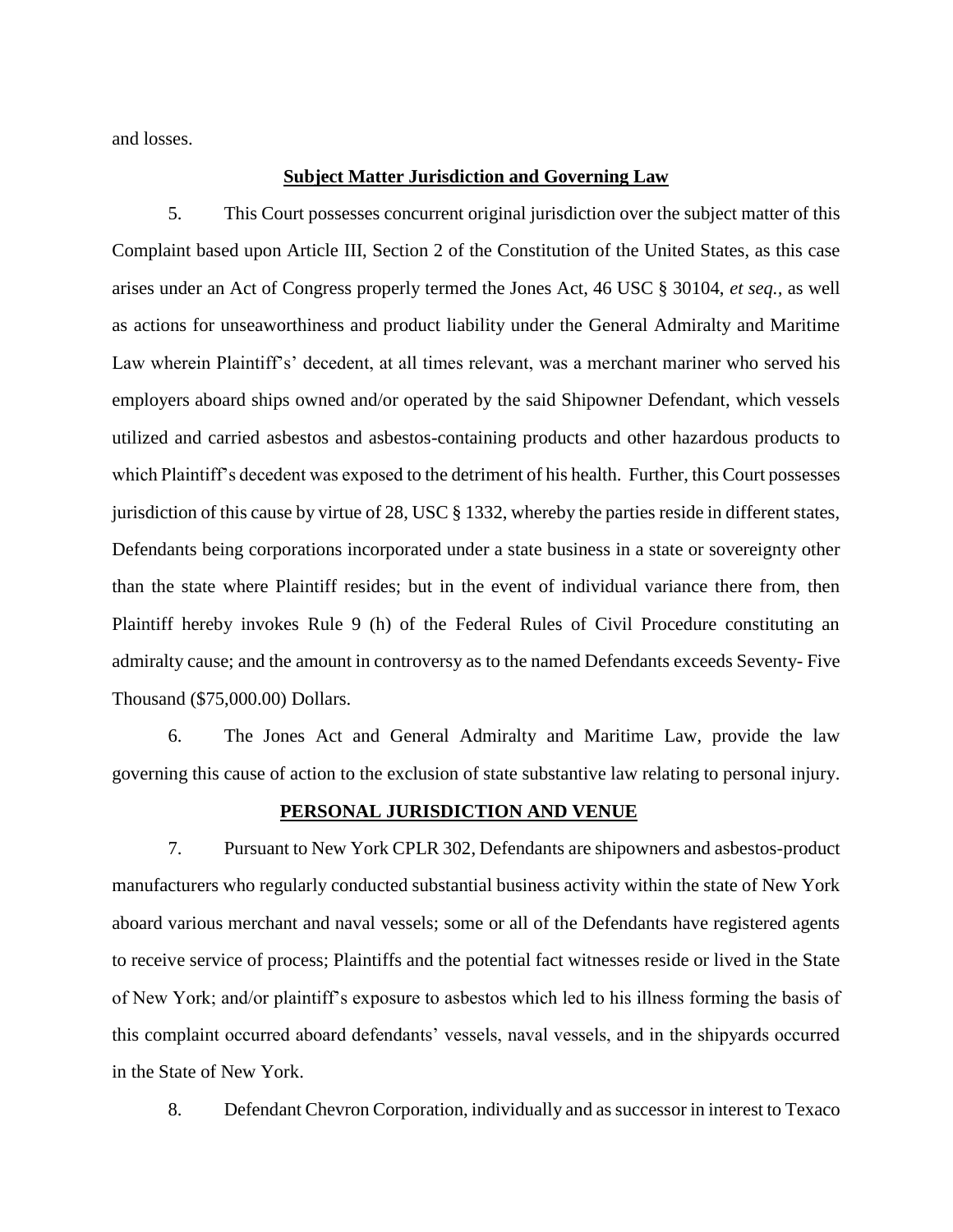Inc., Shipowner Defendant, with its principal place of business located at 6001 Bollinger Canyon Rd., San Ramon, CA 94583-2324, at times relevant herein conducted business in the State of New York.

9. Defendant John Crane, Inc., with its principle place of business located at 6400 W. Oakton Street, Morton Grove, Illinois 60053 at times relevant herein conducted business in the State of Virginia and its current Resident Agent in Virginia is, CT Corporation, 4701 Cox Road, Ste. 285, Glen Allen, Virginia 23060.

#### **General Allegations**

10. On or about the entirety of his sea service career, Plaintiff's Decedent Mason T. South was required by his employers to perform duties which resulted in his constant exposure to asbestos friable fibers causing him to breathe into his system carcinogenic asbestos dust resulting in harm to him, including a form of cancer commonly known as mesothelioma. These events of harm occurred constantly and while in many waters and ports-of-call wherein venue, no matter where laid, is inconvenient to the numerous scattered parties herein, along with multiple witnesses thereto.

11. The asbestos and asbestos-containing products found aboard the vessels upon which Plaintiff's Decedent Mason T. South sailed and the shipyards in which he worked are known to be highly toxic to mankind, and the human body can be contaminated by asbestos and asbestoscontaining products through inhalation and ingestion.

12. Defendants, all of them, knew, had reason to know or should have known, of the dangers associated with exposure to asbestos and asbestos-containing products in the workplace.

13. Plaintiff's Decedent Mason T. South was exposed to dangerous and unlawful concentrations of asbestos in the ambient air, in potable water and food furnished by his employer due to his assigned work and/or in close proximity of said asbestos and asbestos-containing products.

14. Defendants, all of them, knew with substantial certainty, had reason to know or should have known that harmful contact with Mr. South's person would result from his exposure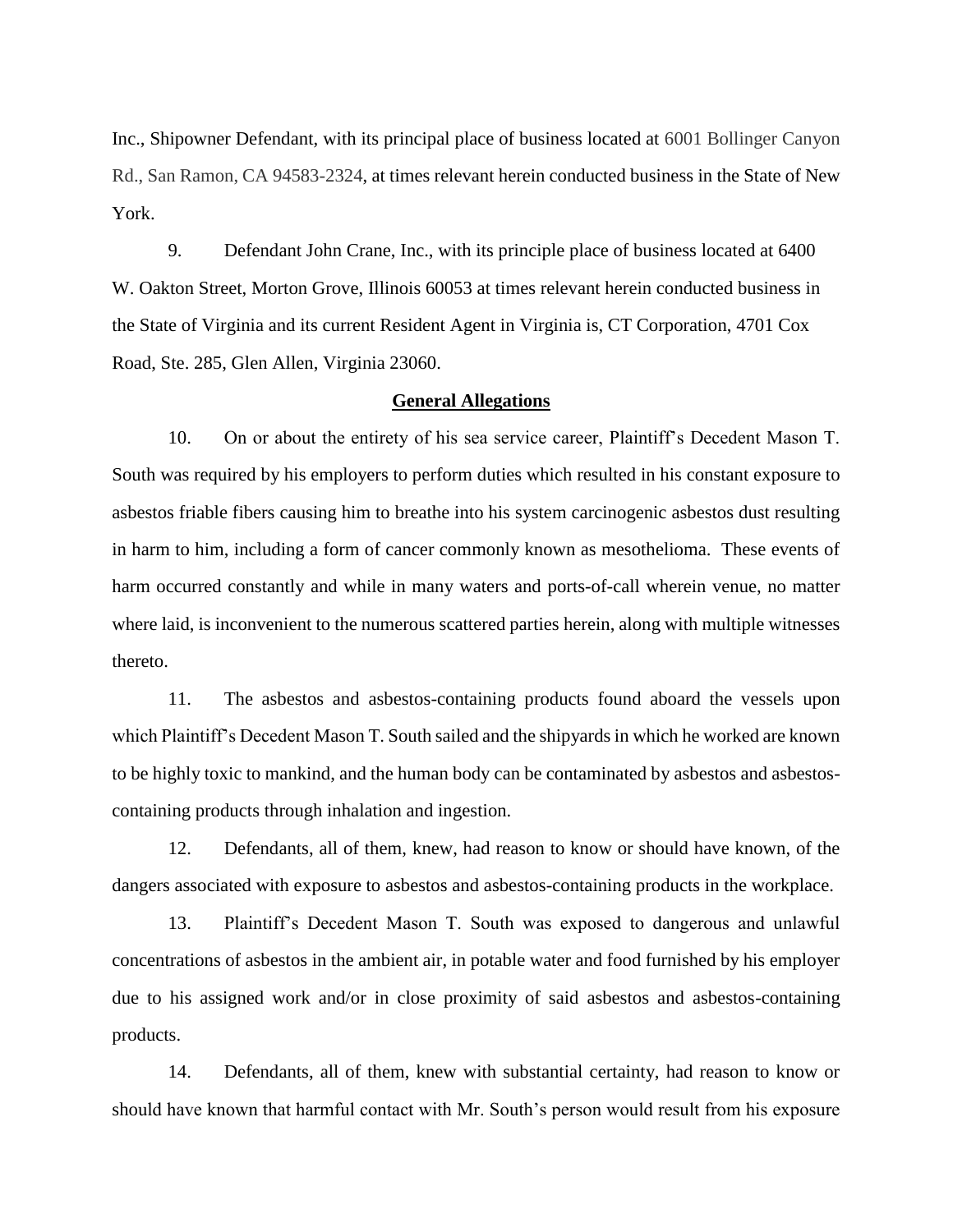to asbestos present aboard the vessels upon which he served and the shipyards where he worked, through the products that were aboard, installed, removed, manipulated, maintained, distributed for use and/or supplied to or brought aboard the vessels upon which he worked or in shipyards in which he worked.

15. The Manufacturer Defendant knew, at times relevant herein, that its asbestos and/or asbestos-containing products posed a significant risk to human health, through inhalation and ingestion, and yet the Manufacturer Defendant, with willful and wanton disregard for Plaintiff's Decedent Mason T. South's safety and human health, failed to test and/or reveal their test results, failed to warn users of the dangers of exposure to said products in marketing and/or placing said products into the stream of commerce giving rise to exemplary and punitive damages under General Admiralty and Maritime Law.

16. Harmful contamination with Mr. South's person occurred due to the asbestos and asbestos-containing products found and/or utilized aboard the vessels upon which Plaintiff's Decedent Mason T. South sailed and the shipyards that he worked, including, but not limited to, the asbestos and asbestos-containing products that the Manufacturer Defendant produced and/or supplied, and Plaintiff's Decedent Mason T. South was in fact injured as a result of his continued exposure to said products during the course of his career as a mariner.

17. Defendants, jointly and severally, breached their duty to Plaintiffs in the following particulars, including but not limited to:

- (a) Failed to adequately or sufficiently warn Plaintiff's Decedent Mason T. South of the dangerous characteristics of asbestos and asbestos-containing products;
- (b) Failed to provide Plaintiff's Decedent Mason T. South with the information as to what would be reasonably safe and sufficient wearing apparel and proper protective equipment and appliances, to protect Plaintiff's Decedent Mason T. South from being harmed and disabled by exposure to asbestos and asbestos-containing materials;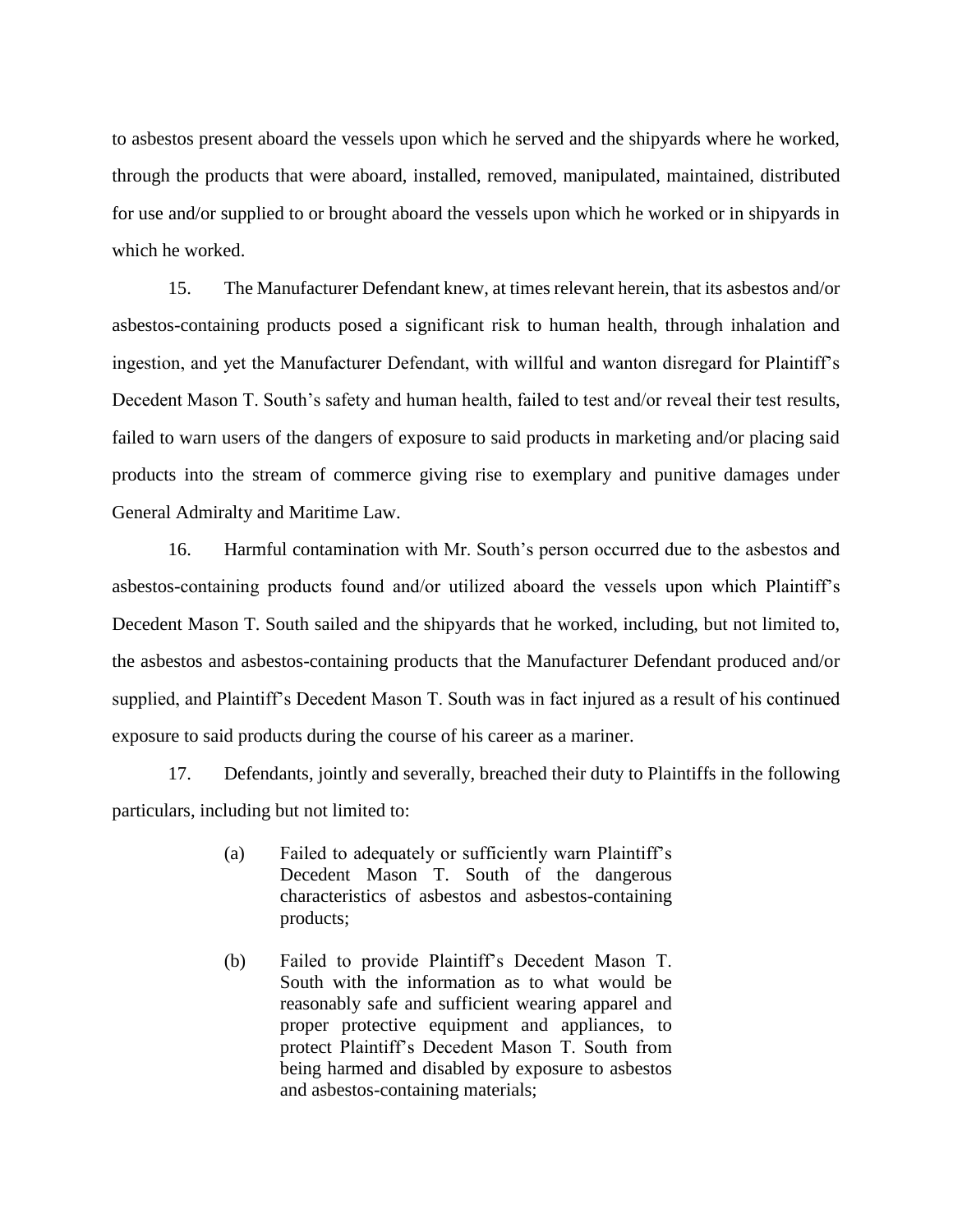- (c) Failed to place adequate warnings on, with, inside the containers of, include in technical drawings or specifications for, or on the packaging of said asbestos and asbestos-containing materials, to warn of the health hazards associated with coming in contact with said products.
- (d) Failed to exercise reasonable care to publish, adopt and enforce safety plans and/or a safe method of handling and installing asbestos and asbestoscontaining materials;
- (e) Failed to adopt and utilize a substitute material to eliminate asbestos fibers in the products produced and/or utilized aboard the aforestated vessels;
- (f) Failed to test asbestos and asbestos-containing material to determine their disease causing propensities prior to distributing and/or utilizing releasing these products, and if in fact any Defendant tested these products, then said Defendants were negligent in concealing the results from the public;
- (g) Failed to provide a reasonably safe workplace; and
- (h) Failed to act in a reasonable and prudent manner.

18. As a direct and proximate result of Defendant's aforementioned tortious acts, Plaintiff's Decedent Mason T. South sustained serious, incurable and progressive asbestos-related disease. Plaintiff's Decedent Mason T. South contracted an asbestos-related disease in the form of a cancer, commonly known as mesothelioma, and suffered other bodily injuries including: great pain of mind and body, shock, disgrace, outrage, humiliation, indignity, disability, loss of the joys, pleasures and vitalities of life, and exacerbation of existing disease and ultimately lost his life in succumbing to this illness.

19. Plaintiff's Decedent Mason T. South developed pleural abnormalities, interstitial fibrosis, asbestosis, lung cancer, mesothelioma, and/or other malignant cancer, and as a result, was extremely fearful of developing such cancer and/or extremely fearful of the ravages of such cancers from which he suffered.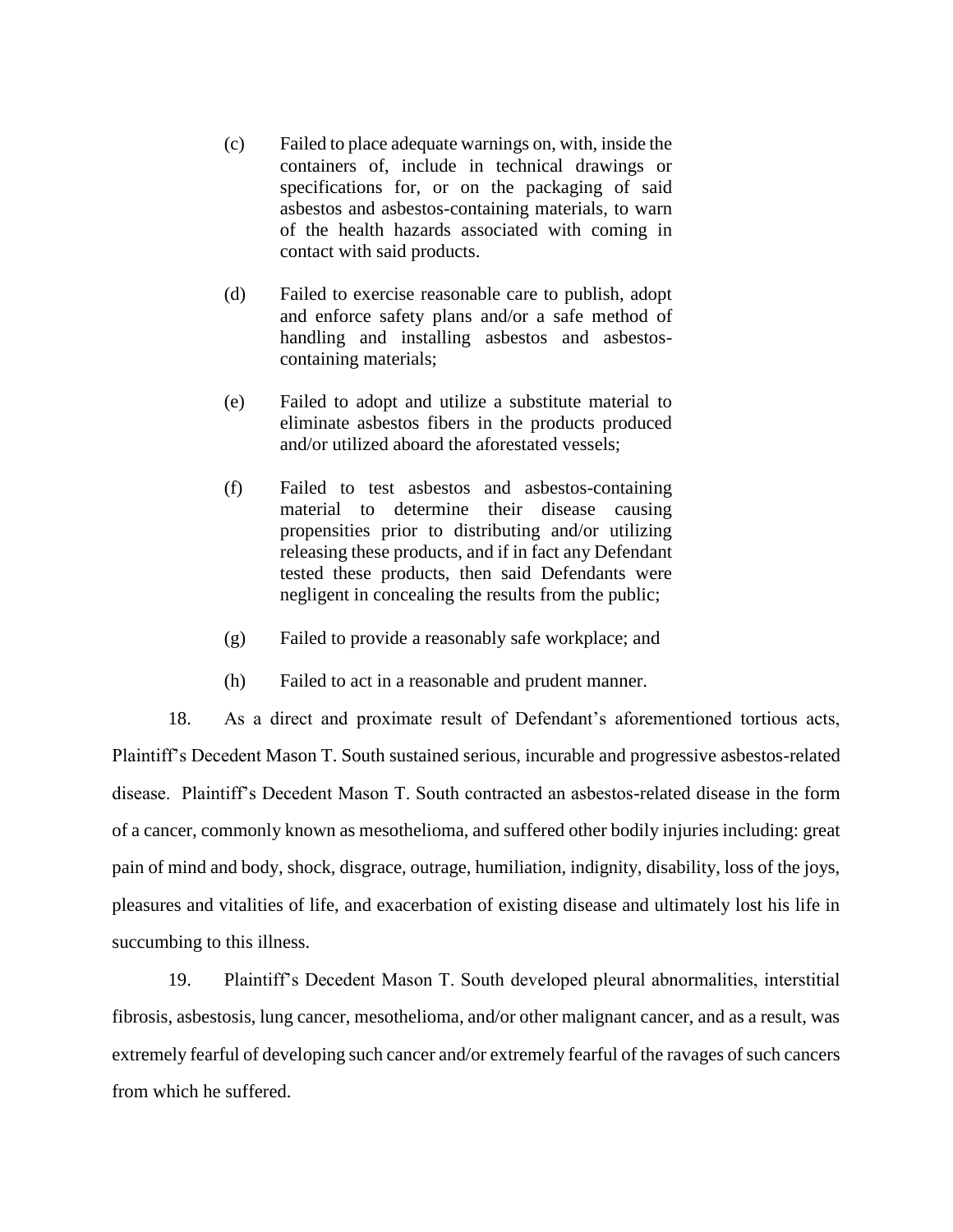20. Plaintiff's Decedent Mason T. South experienced severe mental anguish, great pain and suffers the ravages of cancer and/or progressive shortness of breath.

21. As a result of Mr. South's asbestos-related condition, he suffered great pain of mind and body and met a premature death.

22. Plaintiff's decedent incurred medical bills and other expenses. Plaintiff's Decedent Mason T. South sustained wage losses in an indeterminate amount, which amount will be demonstrated at trial.

23. By the wrongful actions, neglect and/or default, Defendants caused Plaintiffs' decedent wrongful death and further all causes of action filed on behalf of Plaintiffs' decedent prior to his death survive.

# **CAUSES OF ACTION AGAINST THE SHIPOWNER DEFENDANT COUNT I**

# **JONES ACT CLAIM**

Now come Plaintiff and hereby re-allege and incorporate by reference all of the previous allegations set forth above and further state as against the Shipowner Defendant, that:

24. As a direct approximate result of the negligence under the Jones Act, 46 USCS. § 30104, Plaintiff's Decedent Mason T. South suffered from incurable cancer known as mesothelioma, along with the sequella thereof.

The Shipowner was negligent in their failure:

- (a) To provide adequate warning to the crew, including Plaintiff's Decedent Mason T. South, of the hazards of asbestos utilized and/or carried shipboard;
- (b) Failed to provide Plaintiff's Decedent Mason T. South with the information as to what would be reasonably safe and sufficient wearing apparel and proper protective equipment and appliances, to protect Plaintiff's Decedent Mason T. South from being harmed and disabled by exposure to asbestos and asbestos-containing materials;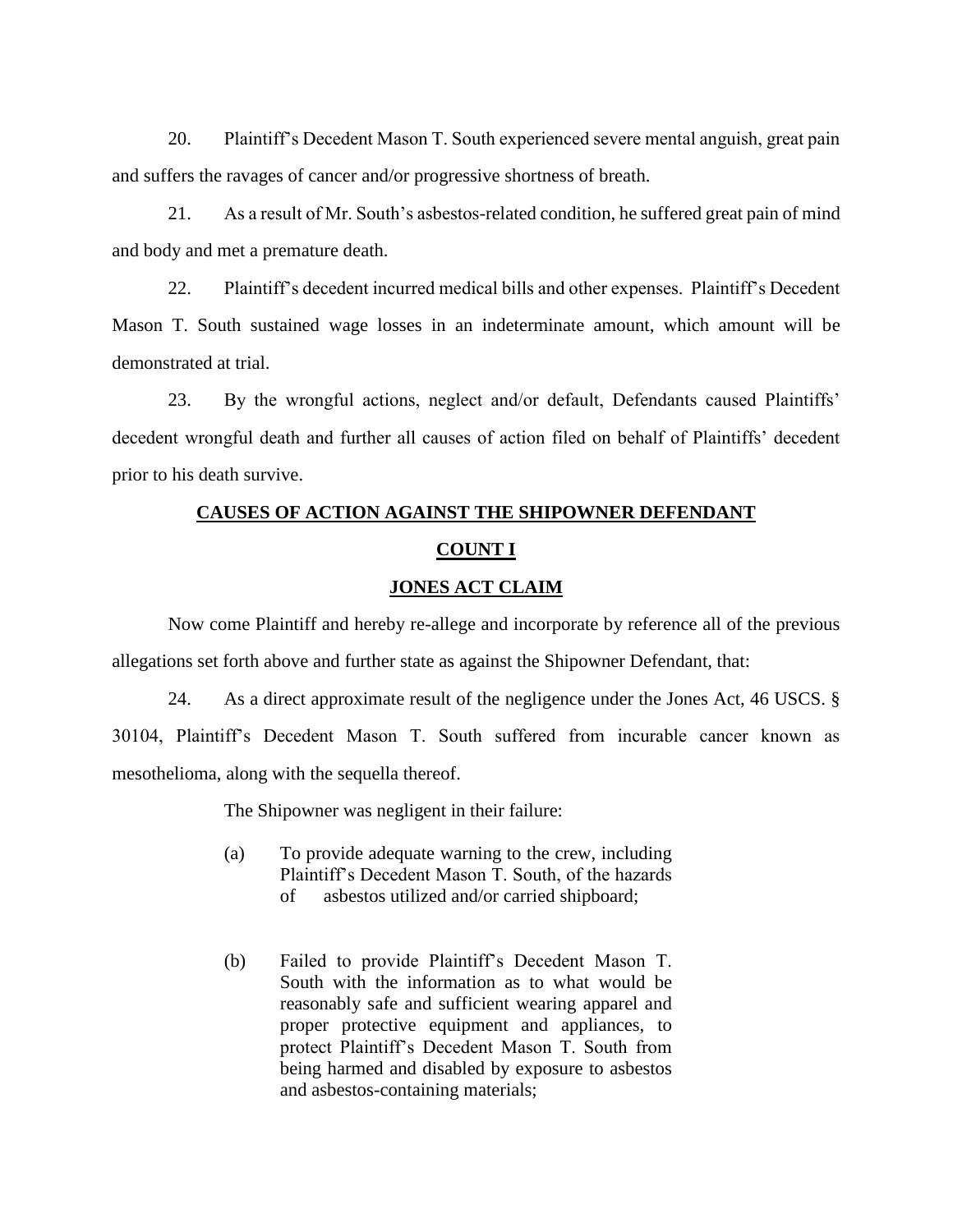- (c) Failed to place adequate warnings on, near or with said asbestos and asbestos-containing materials, to warn of the health hazards associated with coming in contact with said products.
- (d) Failed to exercise reasonable care to publish, adopt and enforce safety plans and/or a safe method of handling and installing asbestos and asbestoscontaining materials;
- (e) Failed to adopt and utilize a substitute material to eliminate asbestos fibers in the products produced and/or utilized aboard the aforestated vessels;
- (f) Failed to test asbestos and asbestos-containing material to determine their disease causing propensities prior to distributing and/or utilizing and/or releasing these products, and if in fact any Defendant tested these products, then said Defendants were negligent in concealing the results from the public;
- (g) Failed to provide a reasonably safe workplace; and
- (h) Failed to act in a reasonable and prudent manner.
- 25. As a direct and proximate result of the acts and omissions aforestated by the named

Defendant, Plaintiff's Decedent Mason T. South sustained injuries as contemplated in *American* 

*Fire & Casualty Company v. Flynn*, 341 U.S. 6, 71 S. Ct. 534 (1951). Plaintiff's Decedent Mason

T. South seeks damages as below stated, *inter alia*:

- (a) Loss of earnings and earnings capacity;
- (b) Conscious pain and suffering, past and future;
- (c) Mental anguish, fright and shock, embarrassment, humiliation or mortification, past or future;
- (d) Medical expenses and costs;
- (e) Household services;
- (f) Loss of pleasure, including social and recreational amenities, past and future;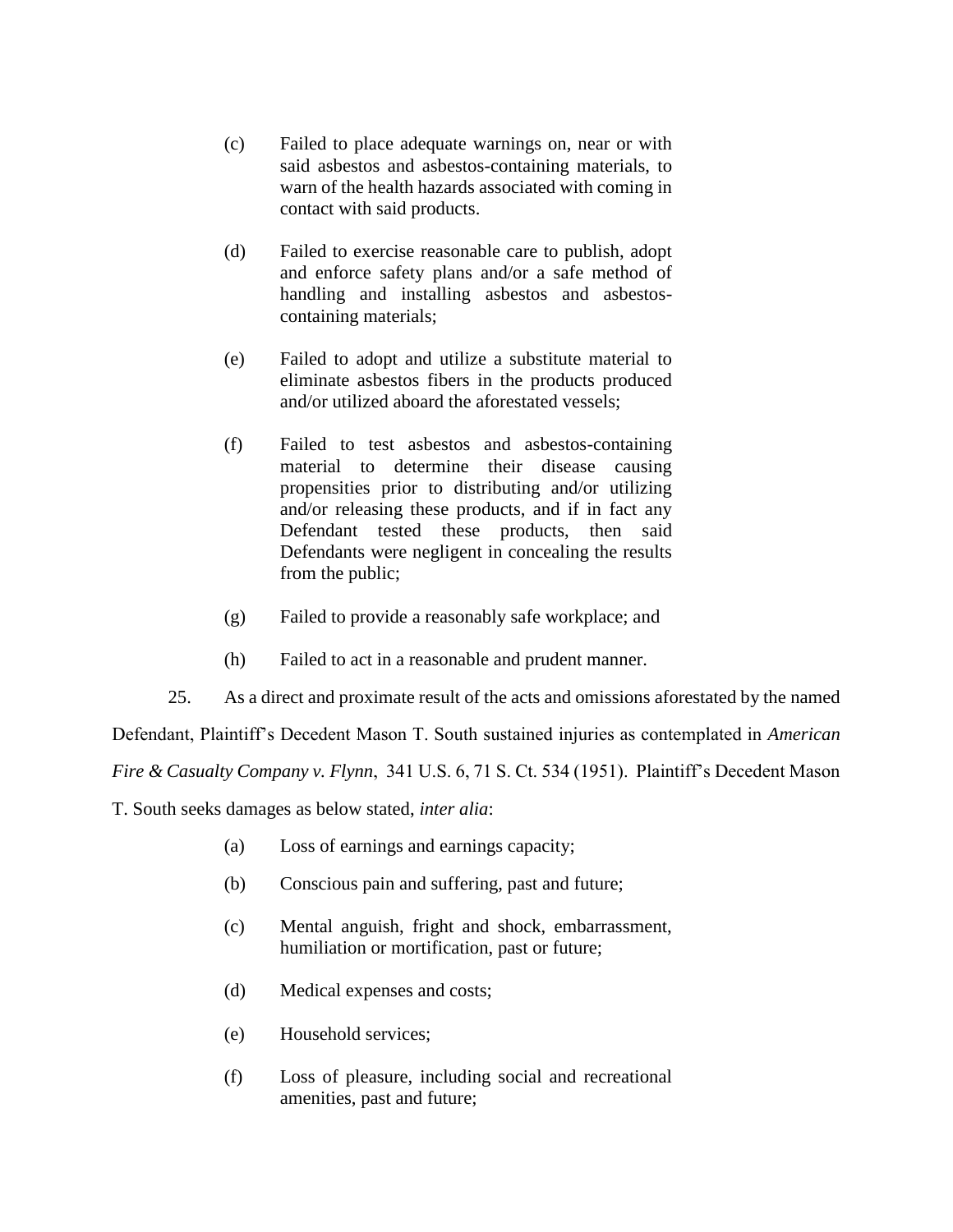- (g) Loss of society and companionship;
- (h) Death by wrongful acts;
- (i) Loss of support, costs of estate planning, and funeral expenses; and
- (j) Any and all other elements of damages cognizable in law or which may be raised, pleaded and proved by the Plaintiff's during the pendency of this cause and at the time of trial.

WHEREFORE, Plaintiff demands trial by jury and judgment against Defendants in an amount exceeding the threshold jurisdictional requirement or otherwise in a figure in excess of One Hundred Thousand (\$100,000.00) Dollars to be more particularly calculated and adjusted upwards during the pendency of this cause and Plaintiff further seeks interest and costs to be taxed in accordance with law and such other and further measures of relief as the Court may determine to be appropriate and just in the premises.

### **COUNT II**

# **UNSEAWORTHINESS UNDER GENERAL ADMIRALTY AND MARITIME LAW**

NOW COME Plaintiffs and hereby re-allege and incorporate by reference all the previous allegations set forth above and further states as against Shipowner Defendant that:

26. As a direct and proximate result of the negligence of the unseaworthiness of the vessels, Plaintiff's Decedent Mason T. South suffers from incurable cancer known as mesothelioma, along with the sequella thereof.

27. The vessels owned and/or operated by Shipowner Defendant were unseaworthy under the General Admiralty and Maritime Law in that their vessels presented an unreasonably unsafe working environment, whereby the shipowner Defendant substantially breached the implied warranty of providing a reasonably safe vessel and working conditions, which was to be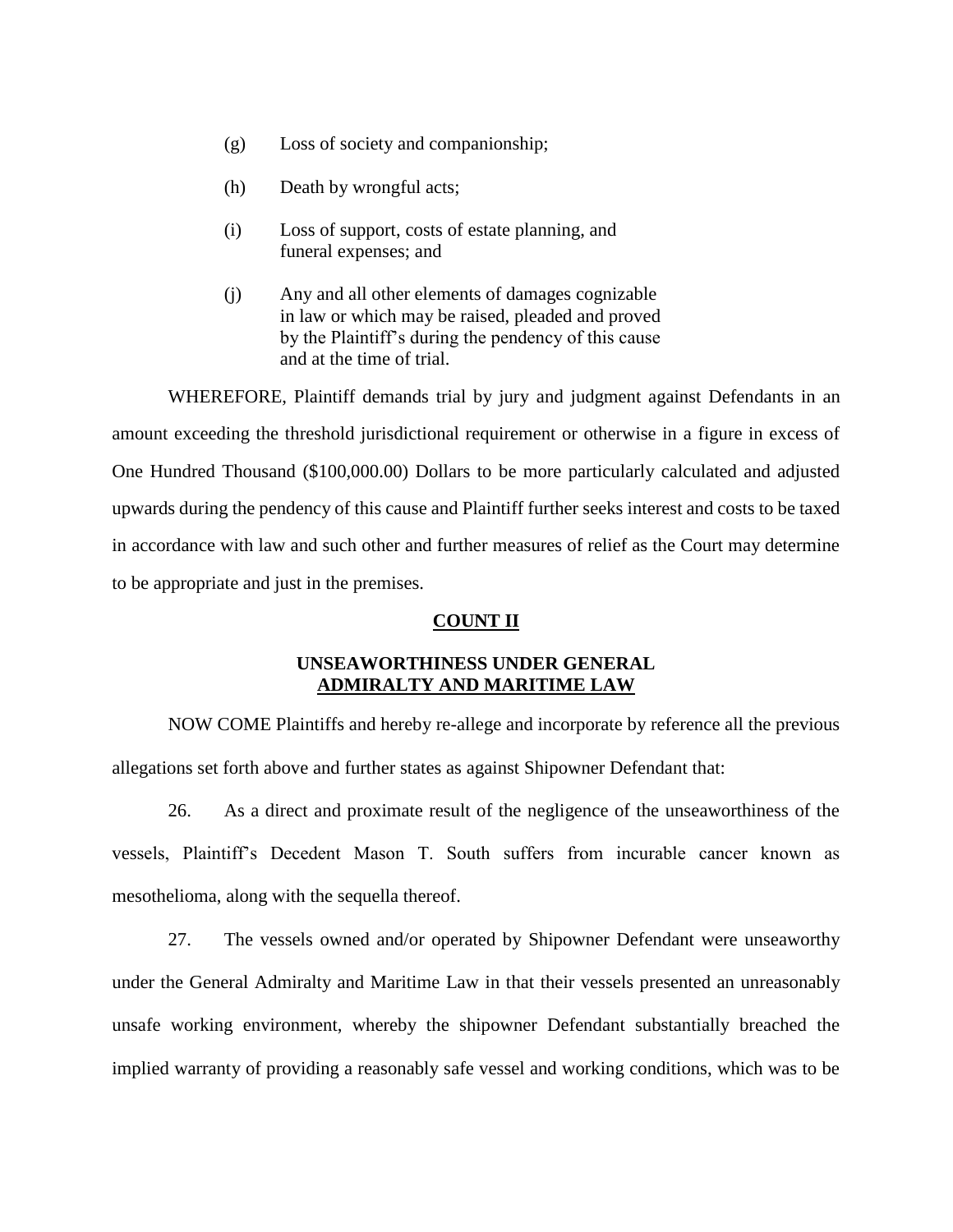reasonably fit for the purpose for which it was intended.

28. The vessels were unseaworthy in part due to their lack of necessary equipment to perform tasks in safety; the lack of adequate training and supervision in the use of a carcinogenic known as asbestos and the lack of adequate ventilation and personal protective measures to reduce the risk of injury to the crew.

29. Defendants knew or had reason to know of the hazards of asbestos and asbestoscontaining products, or in the exercise of reasonable care, should have known of these hazards years prior to Plaintiff's service aboard Defendant's vessels. Notwithstanding this knowledge, Defendant's vessels were unseaworthy in part due to their lack of necessary equipment to perform tasks in safety; their lack of a warning of the dangerous characteristics of asbestos and asbestoscontaining products; their lack of a published, adopted and enforced safety plan for a safe or more safe method of handling, installing, maintaining and working with or near asbestos and asbestoscontaining materials; the lack of a safe workplace; the lack of adequate training and supervision in the use of a carcinogen known as asbestos and the lack of adequate ventilation and personal protective measures to reduce the risk of injury to the crew; and further failed to provide personal protective measures and devices in a willful and conscious disregard for the safety of the Plaintiff's Decedent Mason T. South, and others, causing Mr. South's exposure to asbestos and resulting mesothelioma thereby entitling him to an award of exemplary and punitive damages according to proof.

30. As a direct and proximate result of the acts and omissions aforestated by the named Defendant, Plaintiff's Decedent Mason T. South sustained injuries as contemplated in *American Fire & Casualty Company v. Flynn*, 341 U.S. 6, 71 S. Ct. 534 (1951). Plaintiff's Decedent Mason T. South seeks damages as below stated, *inter alia*:

(a) Loss of earnings and earnings capacity;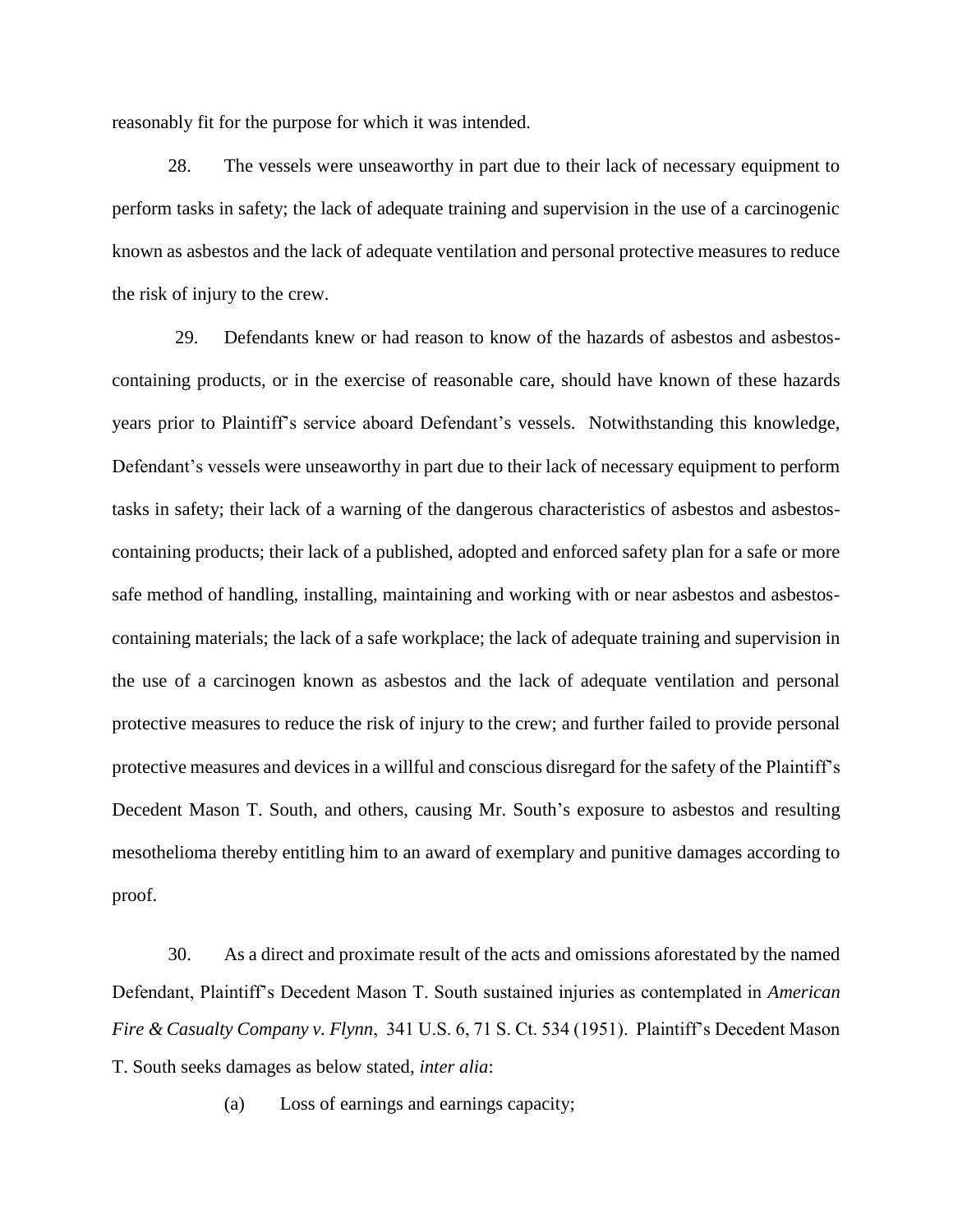- (b) Conscious pain and suffering, past and future;
- (c) Mental anguish, fright and shock, embarrassment, humiliation or mortification, past or future;
- (d) Medical expenses and costs;
- (e) Household services;
- (f) Loss of pleasure, including social and recreational amenities, past and future;
- (g) Loss of society and companionship;
- (h) Death by wrongful acts;
- (i) Loss of support, costs of estate planning, and funeral expenses; and
- (j) Any and all other elements of damages cognizable in law or which may be raised, pleaded and proved by the Plaintiff's during the pendency of this cause and at the time of trial.

WHEREFORE, Plaintiff demands trial by jury and judgment against Defendant in an amount exceeding the threshold jurisdictional requirement or otherwise in a figure in excess of One Hundred Thousand (\$100,000.00) Dollars to be more particularly calculated and adjusted upwards during the pendency of this cause and Plaintiff further seeks interest and costs to be taxed in accordance with law and such other and further measures of relief as the Court may determine to be appropriate and just in the premises.

#### **COUNT III**

#### **LOSS OF CONSORTIUM**

31. NOW COME Plaintiffs and hereby re-allege and incorporate by reference all the previous allegations set forth above and further states as against Shipowner Defendant that:

32. During times relevant herein, Plaintiff's Decedent Mason T. South and Anne M. South were lawfully married.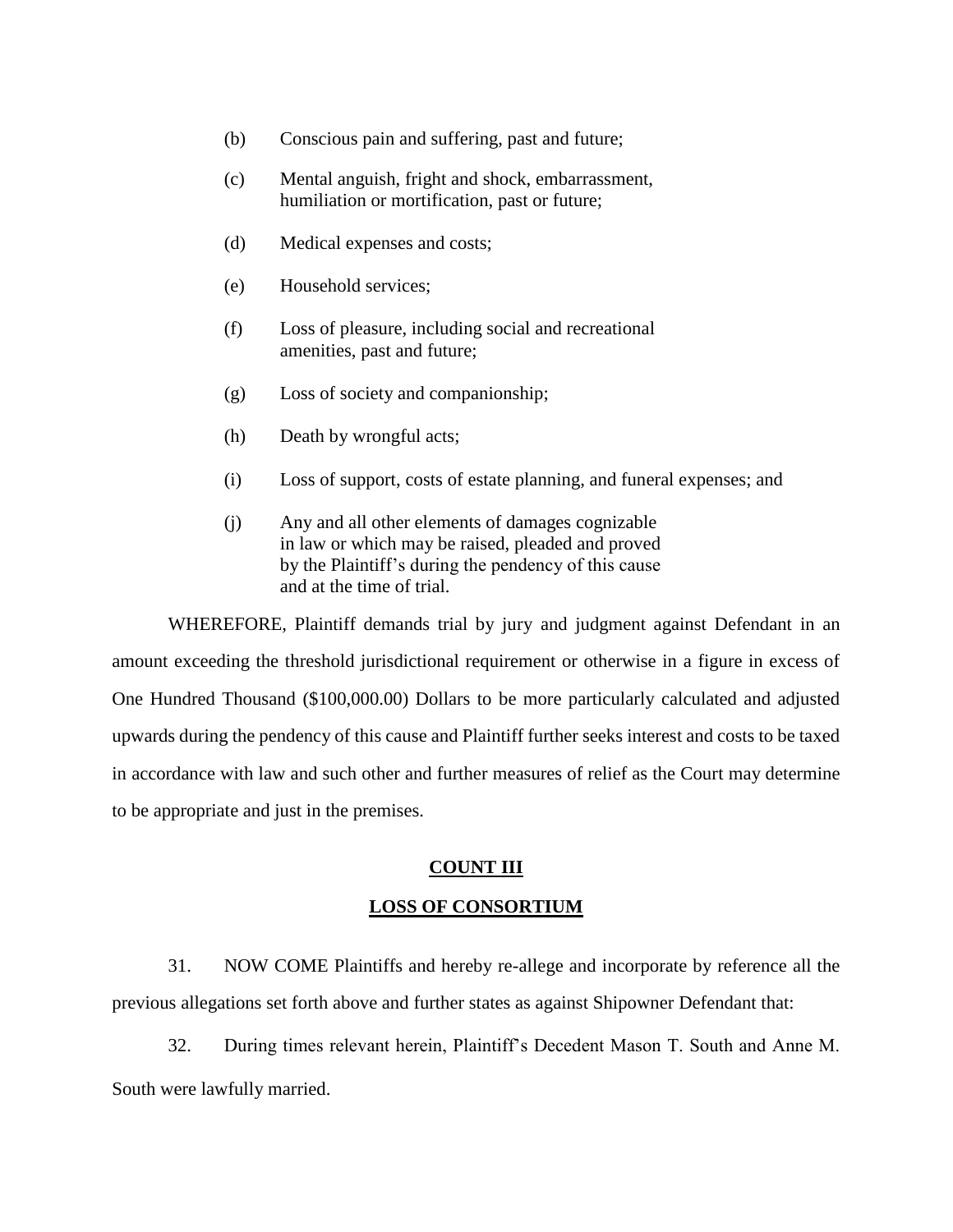33. As a direct and proximate result of the negligence and strict liability of Defendant, Plaintiff Anne M. South has lost the consortium, society and companionship of her husband, Plaintiff's Decedent Mason T. South, and had performed every personal service for her husband and suffered economic loss as a result of having to take care of him.

WHEREFORE, Plaintiff demand trial by jury and judgment against Defendant in an amount exceeding the threshold jurisdictional requirement or otherwise in a figure in excess of One Hundred Thousand (\$100,000.00) Dollars to be more particularly calculated and adjusted upwards during the pendency of this cause and Plaintiff further seeks interest and costs to be taxed in accordance with law and such other and further measures of relief as the Court may determine to be appropriate and just in the premises.

# **CAUSES OF ACTION AGAINST MANUFACTURER DEFENDANT**

# **COUNT I**

#### **NEGLIGENCE**

34. Plaintiff hereby incorporates by reference the allegations made in paragraphs 1 through 32 as more fully set forth herein.

35. During his employment aboard merchant and naval vessels as well as in shipyards, Plaintiff's Decedent Mason T. South used, handled and/or was in a proximity of others who used and handled asbestos and asbestos-containing products which caused him to contract a severe health affliction in the form of a cancer known as mesothelioma. The asbestos and asbestoscontaining products in and about the vessels upon which Mr. South worked and in the shipyards are known to be highly toxic to mankind and the human body can be contaminated by asbestos and asbestos-containing products through inhalation and/or ingestion.

36. Defendant knew or should have known of the dangers associated with exposure to the carcinogens in asbestos and asbestos-containing products.

37. Defendant is or was, and at all times material hereto, engaged in the business of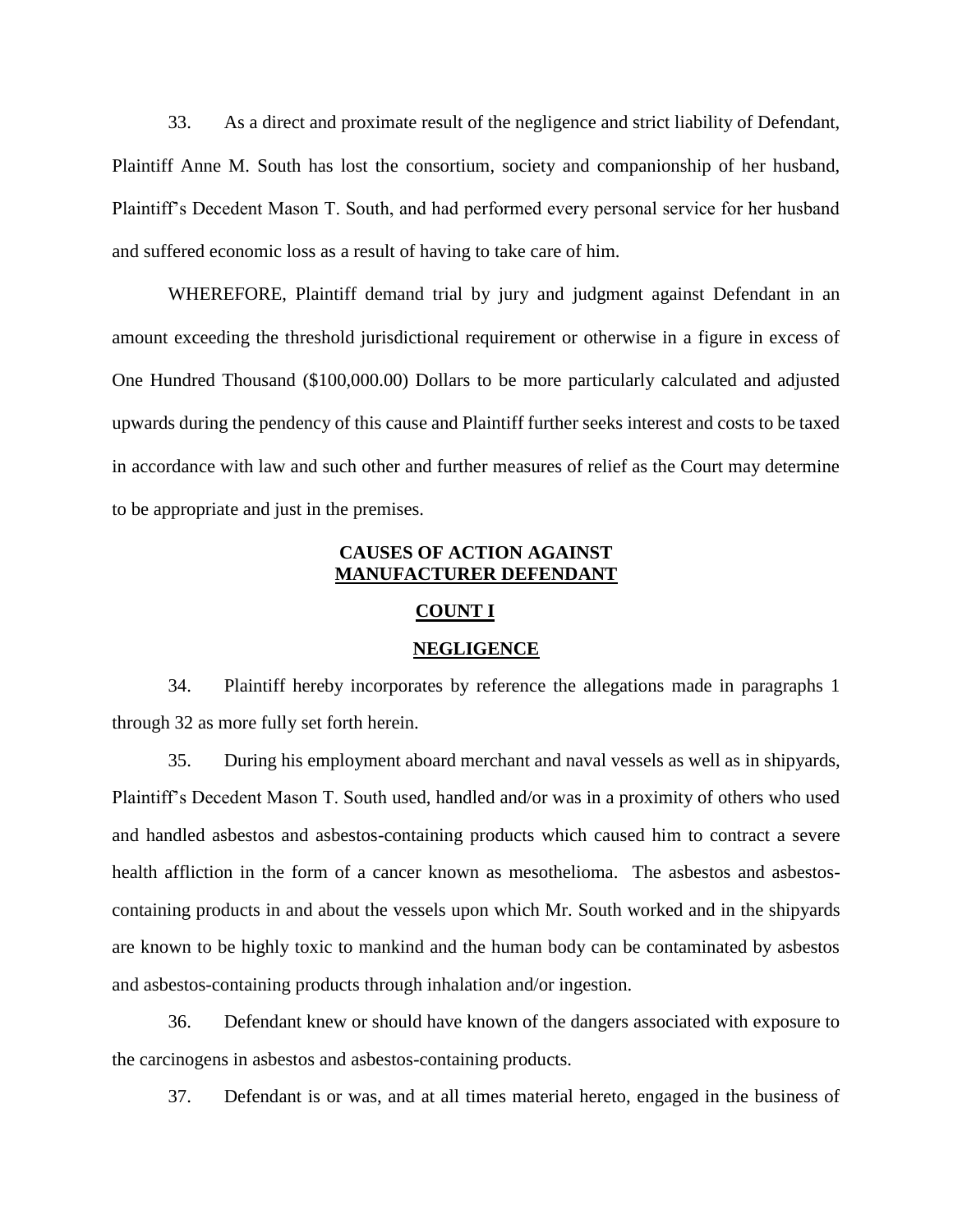designing, manufacturing, selling, supplying, distributing and/or assembling various asbestos products for sale to and use by shipowners and/or shipyards, including Defendant herein.

38. Defendant intended that its products be used in or about vessels and in the shipyards, including those referenced herein. Defendant sold and placed its products in the stream of commerce for sale.

39. At the time of the manufacture and/or sale of asbestos and asbestos-containing products by Defendant to Plaintiff's Decedent Mason T. South's employers, Defendant knew, had reason to know or in the exercise of reasonable care should have known that Plaintiff's Decedent Mason T. South would be exposed to the above-referenced products.

40. Each of the products manufactured or supplied by Defendant, at all times relevant, were being used in a manner for which they were intended and in a manner which was reasonably foreseeable.

41. During the times material hereto, Defendant owed Plaintiff's Decedent Mason T. South a duty of ordinary care in its marketing, designing, selling, labeling, manufacturing and/or distributing asbestos and/or asbestos-containing products.

42. During times material hereto, Defendant owed a duty to Plaintiff's Decedent Mason T. South and all others similarly situated to manufacture, design, prepare and market their products in a manner reasonably calculated to prevent the products to be used without a danger of the health and safety of persons such as Mr. South. Furthermore, Defendant owed a duty to warn and instruct regarding the uses of its asbestos-containing products.

43. During times material hereto, Defendant manufactured and distributed, supplied and/or otherwise placed in the stream of commerce and/or within said vessels upon which Plaintiff's Decedent Mason T. South served, and in the shipyards that he worked, asbestoscontaining products of which Defendant, under the exercise of ordinary care, or should and/or could have known were inherently defective, ultrahazardous, dangerous, poisonous, or otherwise highly harmful to Mr. South.

44. Mr. South's exposures to asbestos were foreseeable by Defendant.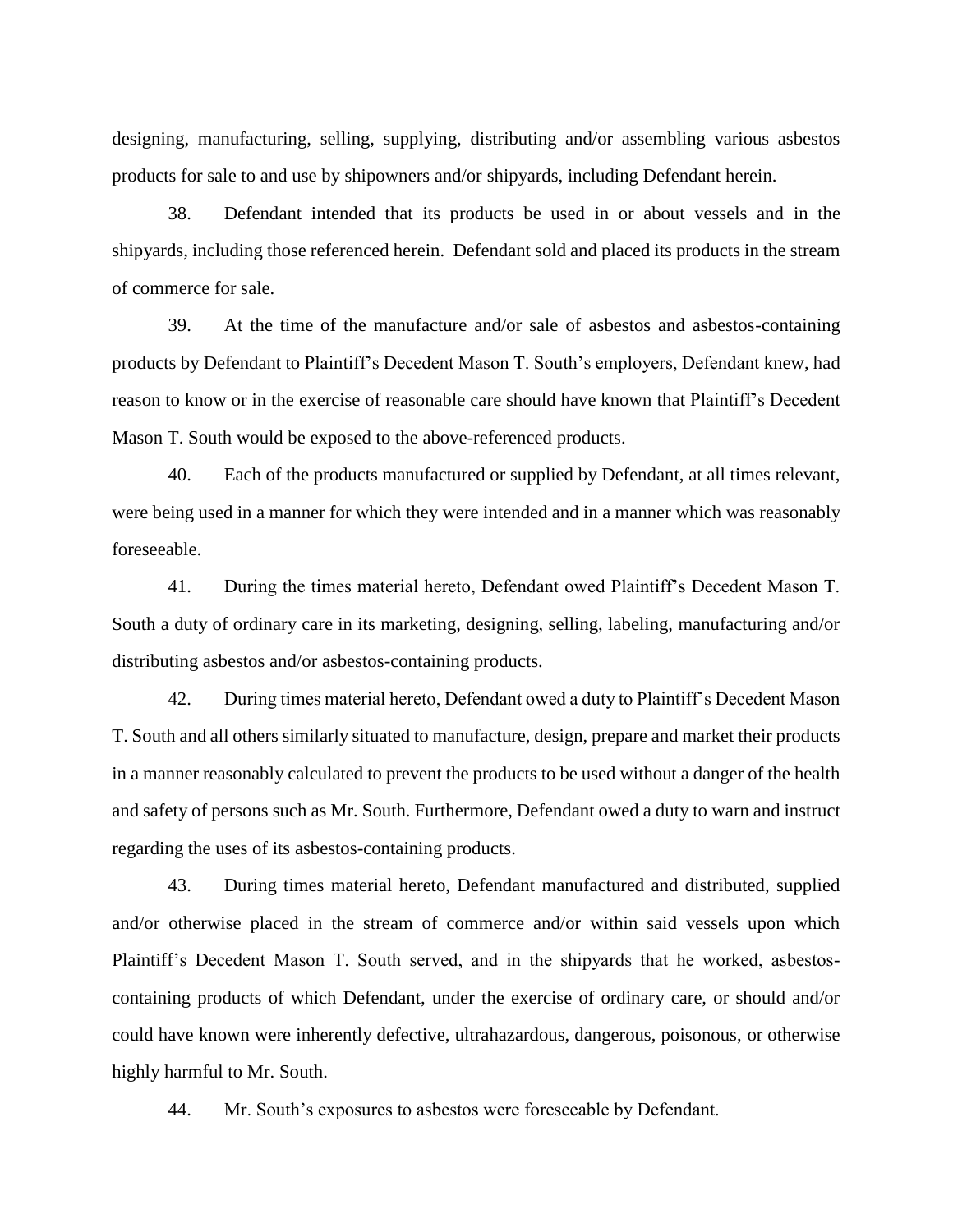45. Defendant breached its duty of ordinary care and was negligent in that it knew and/or should have known that its asbestos-containing products were likely to injure and cause respiratory disease in persons who were exposed to its products without warnings or adequate warnings, that exposure to Defendant's asbestos-containing products would create hazardous, unsafe work areas and risk to the health of Plaintiff's Decedent Mason T. South. Furthermore, Defendant:

- (a) Failed to properly design and manufacture the products;
- (b) Failed to formulate their products so as to minimize or eliminate the toxic effects upon their uses;
- (c) Failed to properly prepare, inspect, and process said products so they would not be transferred from the manufacturers' possession in a defective state and that said products would be reasonably fit for the particular purpose intended and of merchantable quality;
- (d) Failed to properly manufacture the products;
- (e) Failed to accurately label and give adequate warnings and instructions regarding the composition and use of the products and their possible toxic effects upon their users; and
- (f) Failed to properly market and advertise said products;

 46. Defendant knew or had reason to know for decades of the hazards of asbestos and asbestos-containing products, or in the exercise of reasonable care, should have known of these hazards. Notwithstanding this knowledge, Defendant manufactured, supplied, advertised and sold said products. Defendant, in a conscious disregard for the safety of Plaintiff's Decedent Mason T. South and others, without giving any notice of defects to Mr. South, placed and persisted in placing the products described above into the stream of commerce, causing Mr. South's exposure to asbestos thereby entitling him to an award of exemplary and punitive damages according to proof.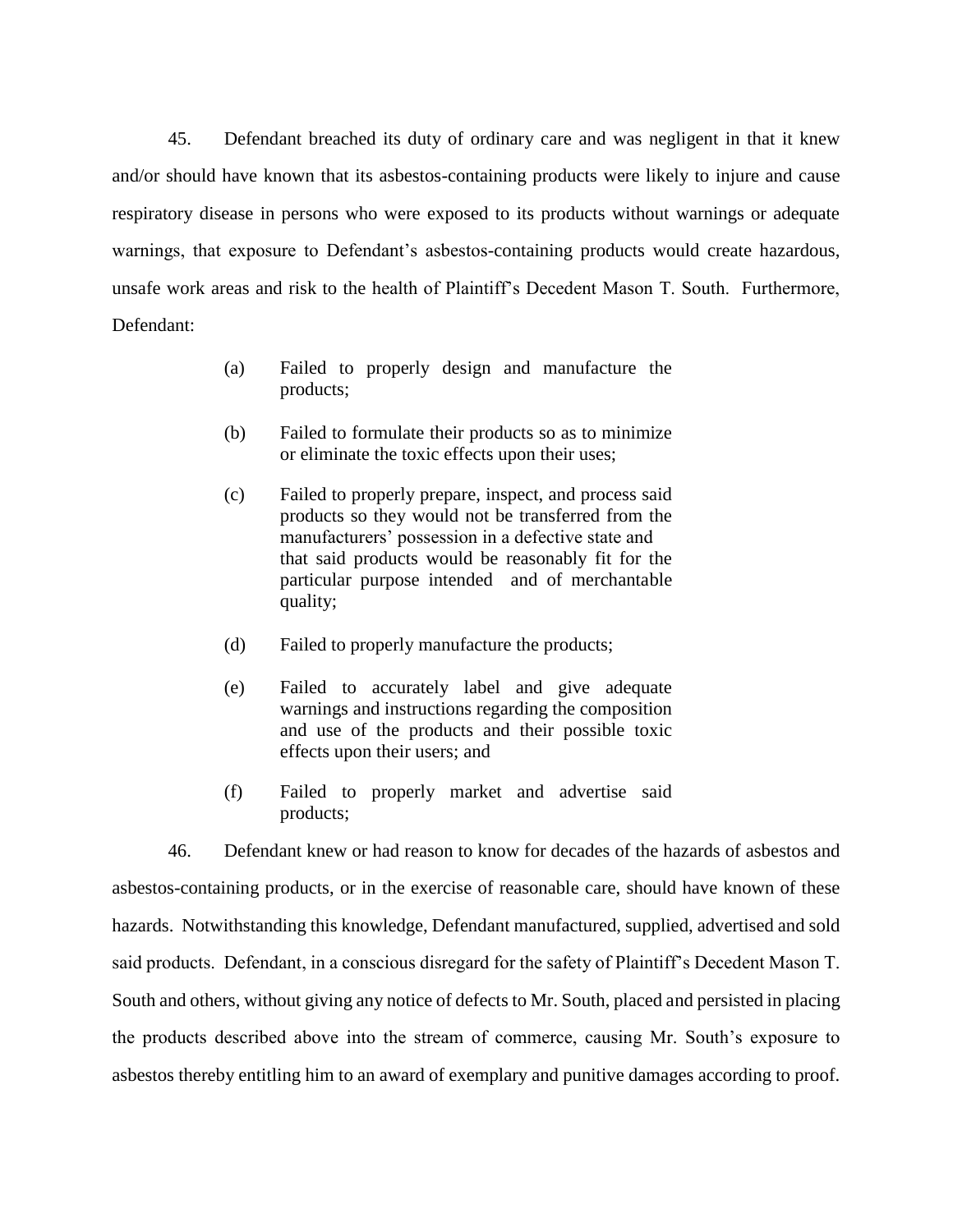47. As a direct and proximate result of the acts and omissions aforestated by the named Defendant, Plaintiff's Decedent Mason T. South sustained injuries as contemplated in *American Fire & Casualty Company v. Flynn*, 341 U.S. 6, 71 S. Ct. 534 (1951). Plaintiff's Decedent Mason T. South seeks damages as below stated, *inter alia*:

- (a) Loss of earnings and earnings capacity;
- (b) Conscious pain and suffering, past and future;
- (c) Mental anguish, fright and shock, embarrassment, humiliation or mortification, past or future;
- (d) Medical expenses and costs;
- (e) Household services;
- (f) Loss of pleasure, including social and recreational amenities, past and future;
- (g) Loss of society and companionship;
- (h) Death by wrongful acts;
- (i) Loss of support, costs of estate planning, and funeral expenses; and
- (j) Exemplary and punitive damages; and
- (k) Any and all other elements of damages cognizable in law or which may be raised, pleaded and proved by the Plaintiffs during the pendency of this cause and at the time of trial.

WHEREFORE, Plaintiff demands trial by jury and judgment against Defendant in an amount exceeding the threshold jurisdictional requirement or otherwise in a figure in excess of One Hundred Thousand (\$100,000.00) Dollars to be more particularly calculated and adjusted upwards during the pendency of this cause and Plaintiff further seeks interest and costs to be taxed in accordance with law and such other and further measures of relief as the Court may determine to be appropriate and just in the premises.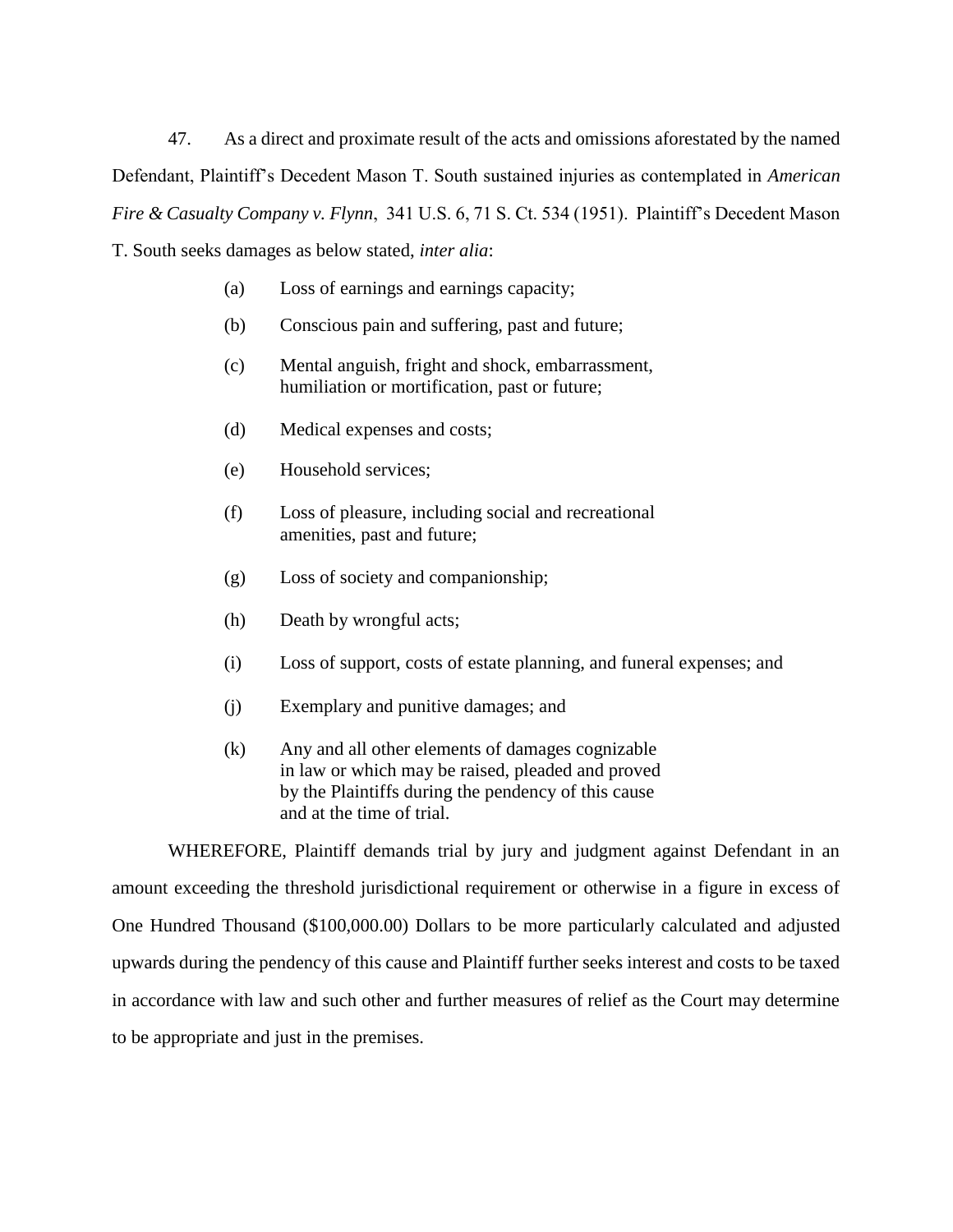#### **COUNT II**

#### **STRICT PRODUCT LIABILITY**

NOW COMES Plaintiff and hereby reallege and incorporate paragraphs 1 through 32 and paragraphs 34 and 46 as though more fully set forth herein and further states:

48. Defendant Manufacturer designed, distributed, supplied, labeled, and/or placed into the stream of commerce asbestos and asbestos-containing products.

49. Said products were defective and constituted an unreasonable risk of harm to persons, including Plaintiff, who was exposed to asbestos and asbestos friable dust contained in said products.

50. The defective condition of the products existed at the time they were placed into the stream of commerce by Defendant and continued to exist without substantial change at the time of Mr. South's exposure to them during the course of his employment on naval vessels, and as a merchant mariner and shipyard worker as aforestated.

51. Defendant knew, or should have known, of the unreasonably dangerous condition of the products and the substantial danger to human health that condition created.

52. Defendant failed to test its products and further failed to adequately inform, or warn Plaintiff's Decedent Mason T. South of the dangers and harmful character of the products.

53. As a direct and proximate result of the dangerous and defective condition of said products that Defendant placed in the stream of commerce, Plaintiff's Decedent Mason T. South, suffered from injuries and losses. Defendants are liable to Mr. Rhodes under the theory of strict liab**i**lity and tort as described in Section 402(a) of the Restatement (2d) of Torts.

54. As a direct and proximate result of the acts and omissions aforestated by the named Defendant, Plaintiff's Decedent Mason T. South sustained injuries as contemplated in *American Fire & Casualty Company v. Flynn*, 341 U.S. 6, 71 S. Ct. 534 (1951). Plaintiff's Decedent Mason T. South seeks damages as below stated, *inter alia*: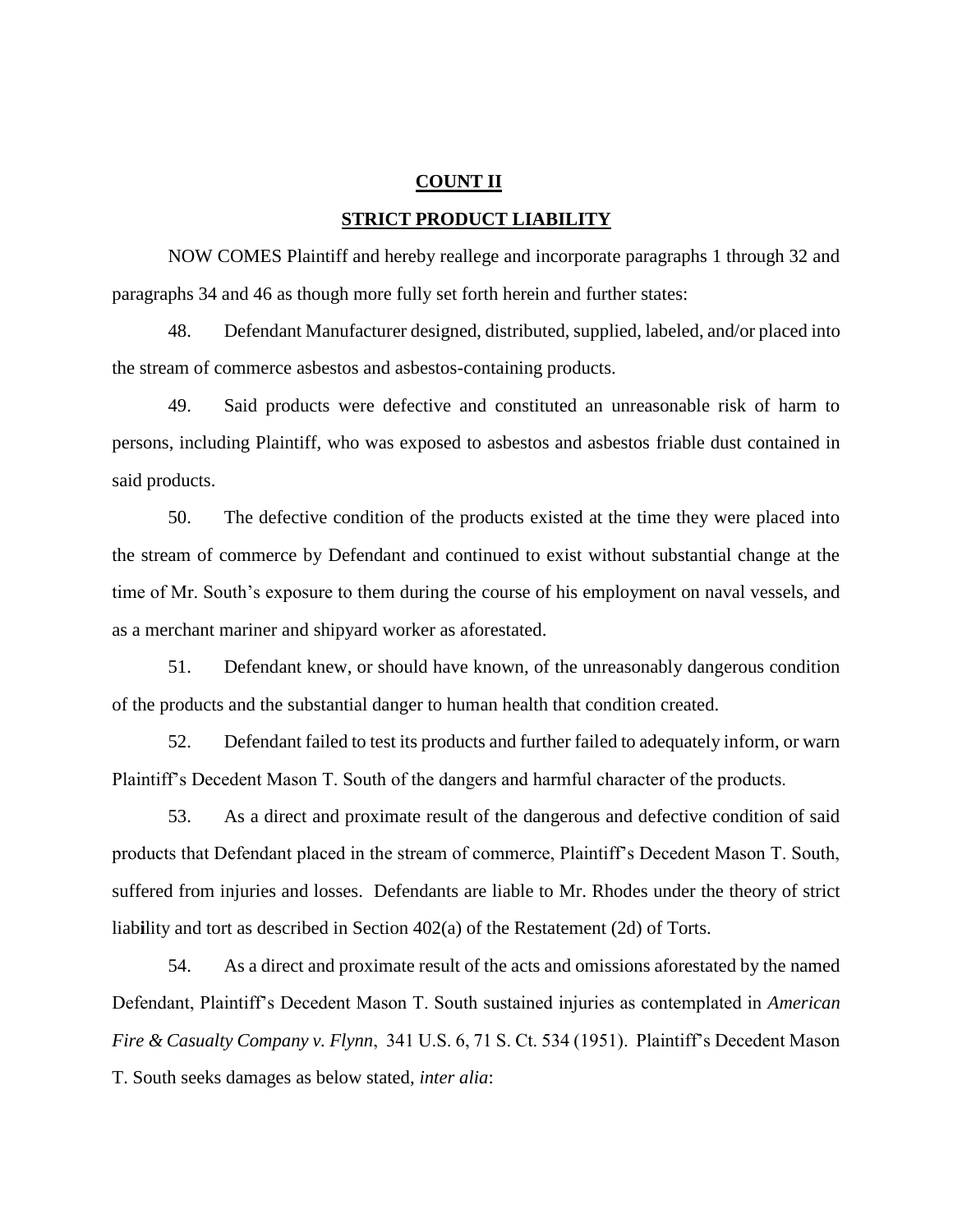- (a) Loss of earnings and earnings capacity;
- (b) Conscious pain and suffering, past and future;
- (c) Mental anguish, fright and shock, embarrassment, humiliation or mortification, past or future;
- (d) Medical expenses and costs;
- (e) Household services;
- (f) Loss of pleasure, including social and recreational amenities, past and future;
- (g) Loss of society and companionship;
- (h) Death by wrongful acts;
- (i) Loss of support, costs of estate planning, and funeral expenses; and
- (j) Exemplary and punitive damages; and
- (k) Any and all other elements of damages cognizable in law or which may be raised, pleaded and proved by the Plaintiff's during the pendency of this cause and at the time of trial.

WHEREFORE, Plaintiff demands trial by jury and judgment against Defendant in an amount exceeding the threshold jurisdictional requirement or otherwise in a figure in excess of One Hundred Thousand (\$100,000.00) Dollars to be more particularly calculated and adjusted upwards during the pendency of this cause and Plaintiff further seeks interest and costs to be taxed in accordance with law and such other and further measures of relief as the Court may determine to be appropriate and just in the premises.

#### **COUNT III**

# **LOSS OF CONSORTIUM**

55. NOW COME Plaintiffs and hereby re-allege and incorporate by reference all the previous allegations set forth above and further states as against Shipowner Manufacturer that: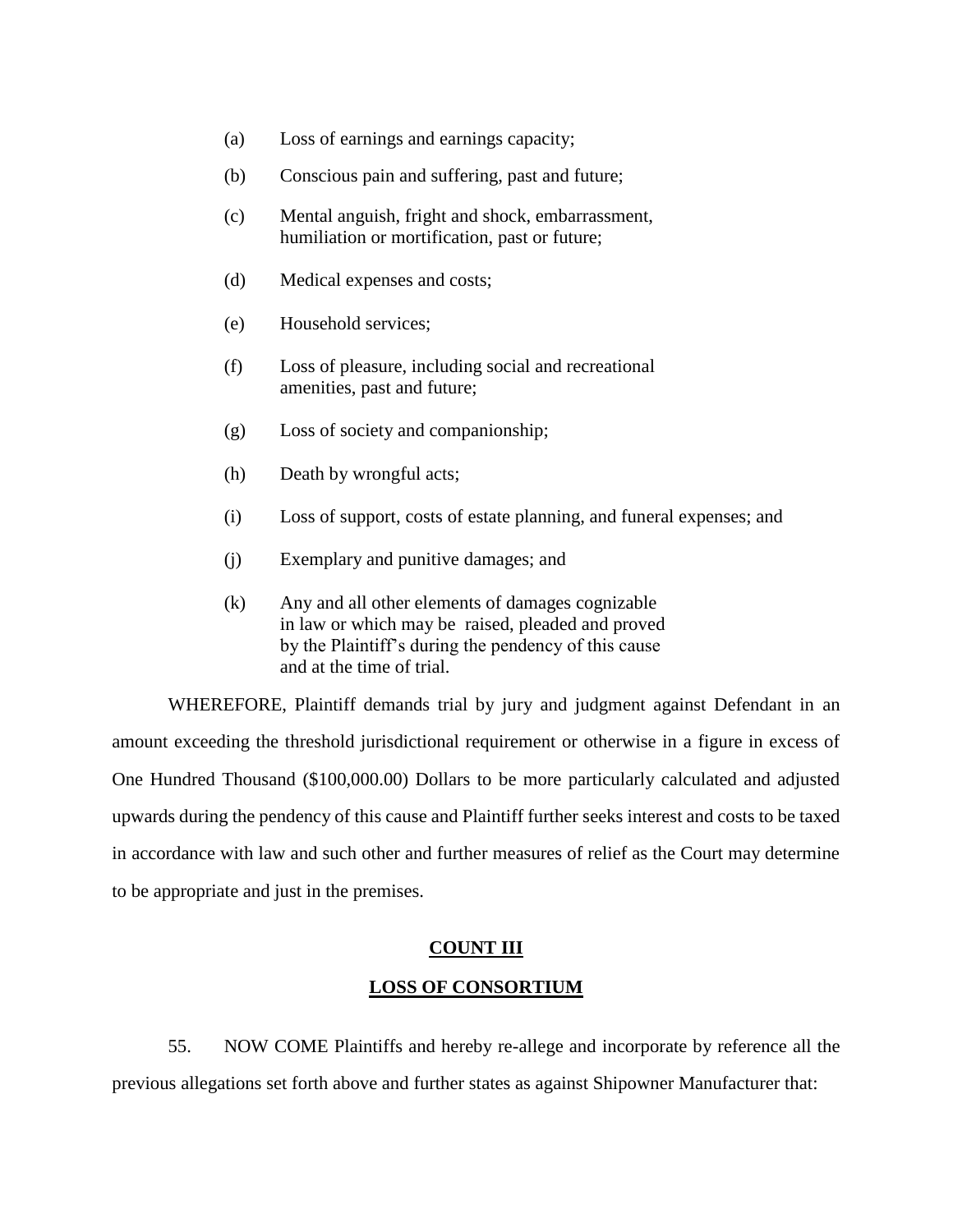56. During times relevant herein, Plaintiffs' Decedent Mason T. South and Anne M. South were lawfully married.

57. As a direct and proximate result of the negligence and strict liability of Defendant, Plaintiff Anne M. South has lost the consortium, society and companionship of her husband, Plaintiff's Decedent Mason T. South, and had performed every personal service for her husband and suffered economic loss as a result of having to take care of him.

WHEREFORE, Plaintiff demand trial by jury and judgment against Defendant in an amount exceeding the threshold jurisdictional requirement or otherwise in a figure in excess of One Hundred Thousand (\$100,000.00) Dollars to be more particularly calculated and adjusted upwards during the pendency of this cause and Plaintiff further seeks interest and costs to be taxed in accordance with law and such other and further measures of relief as the Court may determine to be appropriate and just in the premises.

Dated: July 22, 2015

By: \_\_\_\_\_\_\_\_\_\_\_\_\_\_\_\_\_\_\_\_\_\_\_\_

Alex R. Straus, Esq. **Motley Rice LLC** 600 Third Avenue, Suite 2101 New York, NY 10016 (212) 577-0047 (212) 577-0054 (fax) [astraus@motleyrice.com](mailto:astraus@motleyrice.com) *Attorneys for Plaintiffs*

And

JAQUES ADMIRALTY LAW FIRM, P.C. Attorneys for Plaintiffs 645 Griswold, Ste. 1370